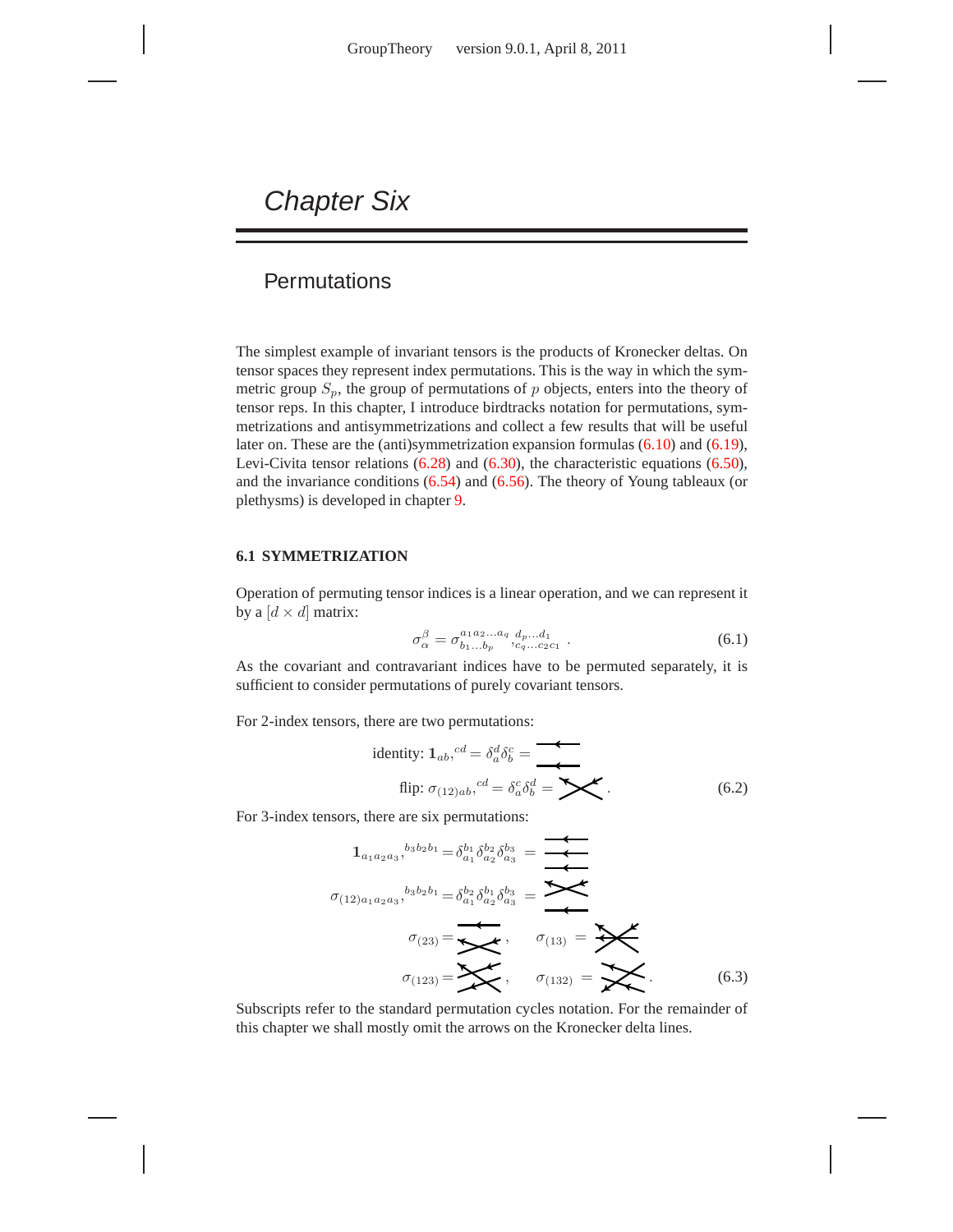The symmetric sum of all permutations,

$$
S_{a_1 a_2 ... a_p},^{b_p...b_2 b_1} = \frac{1}{p!} \left\{ \delta_{a_1}^{b_1} \delta_{a_2}^{b_2} ... \delta_{a_p}^{b_p} + \delta_{a_2}^{b_1} \delta_{a_1}^{b_2} ... \delta_{a_p}^{b_p} + ... \right\}
$$

$$
S = \frac{1}{\frac{1}{\cdot \cdot \cdot}} \left\{ \frac{1}{\frac{1}{\cdot \cdot \cdot}} \left\{ \frac{1}{\frac{1}{\cdot \cdot \cdot}} \left\{ \frac{1}{\frac{1}{\cdot \cdot \cdot}} \left\{ \frac{1}{\frac{1}{\cdot \cdot \cdot}} \left\{ \frac{1}{\frac{1}{\cdot \cdot \cdot}} \left\{ \frac{1}{\frac{1}{\cdot \cdot \cdot}} \left\{ \frac{1}{\frac{1}{\cdot \cdot \cdot}} \left\{ \frac{1}{\frac{1}{\cdot \cdot \cdot}} \left\{ \frac{1}{\frac{1}{\cdot \cdot \cdot}} \left\{ \frac{1}{\frac{1}{\cdot \cdot \cdot}} \left\{ \frac{1}{\frac{1}{\cdot \cdot \cdot}} \left\{ \frac{1}{\frac{1}{\cdot \cdot \cdot}} \left\{ \frac{1}{\frac{1}{\cdot \cdot \cdot}} \left\{ \frac{1}{\frac{1}{\cdot \cdot \cdot}} \left\{ \frac{1}{\frac{1}{\cdot \cdot \cdot}} \left\{ \frac{1}{\frac{1}{\cdot \cdot \cdot}} \left\{ \frac{1}{\frac{1}{\cdot \cdot \cdot}} \left\{ \frac{1}{\frac{1}{\cdot \cdot \cdot}} \left\{ \frac{1}{\frac{1}{\cdot \cdot \cdot}} \left\{ \frac{1}{\frac{1}{\cdot \cdot \cdot}} \left\{ \frac{1}{\frac{1}{\cdot \cdot \cdot}} \left\{ \frac{1}{\frac{1}{\cdot \cdot \cdot}} \left\{ \frac{1}{\frac{1}{\cdot \cdot \cdot}} \left\{ \frac{1}{\frac{1}{\cdot \cdot \cdot}} \left\{ \frac{1}{\frac{1}{\cdot \cdot \cdot}} \left\{ \frac{1}{\frac{1}{\cdot \cdot \cdot}} \left\{ \frac{1}{\frac{1}{\cdot \cdot \cdot}} \left\{ \frac{1}{\frac{1}{\cdot \cdot \cdot}} \left\{ \frac{1}{\frac{1}{\cdot \cdot \cdot}} \left\{ \frac{1}{\frac
$$

yields the symmetrization operator  $S$ . In birdtrack notation, a white bar drawn across  $p$  lines will always denote symmetrization of the lines crossed. A factor of  $1/p!$  has been introduced in order for S to satisfy the projection operator normalization

$$
S^2 = S
$$
  
\n
$$
\frac{1}{\left| \frac{1}{\left| \frac{1}{\left| \frac{1}{\left| \frac{1}{\left| \frac{1}{\left| \frac{1}{\left| \frac{1}{\left| \frac{1}{\left| \frac{1}{\left| \frac{1}{\left| \frac{1}{\left| \frac{1}{\left| \frac{1}{\left| \frac{1}{\left| \frac{1}{\left| \frac{1}{\left| \frac{1}{\left| \frac{1}{\left| \frac{1}{\left| \frac{1}{\left| \frac{1}{\left| \frac{1}{\left| \frac{1}{\left| \frac{1}{\left| \frac{1}{\left| \frac{1}{\left| \frac{1}{\left| \frac{1}{\left| \frac{1}{\left| \frac{1}{\left| \frac{1}{\left| \frac{1}{\left| \frac{1}{\left| \frac{1}{\left| \frac{1}{\left| \frac{1}{\left| \frac{1}{\left| \frac{1}{\left| \frac{1}{\left| \frac{1}{\left| \frac{1}{\left| \frac{1}{\left| \frac{1}{\left| \frac{1}{\left| \frac{1}{\left| \frac{1}{\left| \frac{1}{\left| \frac{1}{\left| \frac{1}{\left| \frac{1}{\left| \frac{1}{\left| \frac{1}{\left| \frac{1}{\left| \frac{1}{\left| \frac{1}{\left| \frac{1}{\left| \frac{1}{\left| \frac{1}{\left| \frac{1}{\left| \frac{1}{\left| \frac{1}{\left| \frac{1}{\left| \frac{1}{\left| \frac{1}{\left| \frac{1}{\left| \frac{1}{\left| \frac{1}{\left| \frac{1}{\left| \frac{1}{\left| \frac{1}{\left| \frac{1}{\left| \frac{1}{\left| \frac{1}{\left| \frac{1}{\left| \frac{1}{\left| \frac{1}{\left| \frac{1}{\left| \frac{1}{\left| \frac{1}{\left| \frac{1}{\left| \frac{1}{\left| \frac{1}{\left| \frac{1}{\left| \frac{1}{\left| \frac{1}{\left| \frac{1}{\left| \frac{1}{\left| \frac{1}{\left| \frac{1}{\left| \frac{1}{\left| \frac{1}{\left| \frac{1}{\left
$$

A subset of indices  $a_1, a_2, \ldots, a_q, q < p$  can be symmetrized by symmetrization matrix  $S_{12...q}$ 

$$
(S_{12...q})_{a_1 a_2 ... a_q ... a_p},^{b_p... b_q ... b_2 b_1} =
$$
  
\n
$$
\frac{1}{q!} \left\{ \delta_{a_1}^{b_1} \delta_{a_2}^{b_2} ... \delta_{a_q}^{b_q} + \delta_{a_2}^{b_1} \delta_{a_1}^{b_2} ... \delta_{a_q}^{b_q} + ... \right\} \delta_{a_q+1}^{b_q+1} ... \delta_{a_p}^{b_p}
$$
  
\n
$$
S_{12...q} = \underbrace{\prod_{i=1}^{q-1} \left[ \frac{1}{q} \right]}_{i} \frac{1}{q}.
$$
 (6.6)

Overall symmetrization also symmetrizes any subset of indices:

$$
SS_{12...q} = S
$$
  
\n
$$
\frac{1}{\frac{1}{\frac{1}{\frac{1}{\frac{1}{\cdots}}}}\frac{1}{\frac{1}{\cdots}}}} = \frac{1}{\frac{1}{\frac{1}{\cdots}}\frac{1}{\cdots}}.
$$
 (6.7)

Any permutation has eigenvalue 1 on the symmetric tensor space:

$$
\sum_{i=1}^{\sigma S = S} = \frac{1}{\sigma S} = \frac{1}{\sigma S} = \frac{1}{\sigma S} \tag{6.8}
$$

Diagrammatically this means that legs can be crossed and uncrossed at will.

The definition  $(6.4)$  of the symmetrization operator as the sum of all  $p!$  permutations is inconvenient for explicit calculations; a recursive definition is more useful:

$$
S_{a_1 a_2 \ldots a_p},^{b_p \ldots b_2 b_1} = \frac{1}{p} \left\{ \delta_{a_1}^{b_1} S_{a_2 \ldots a_p},^{b_p \ldots b_2} + \delta_{a_2}^{b_1} S_{a_1 a_3 \ldots a_p},^{b_p \ldots b_2} + \ldots \right\}
$$

$$
S = \frac{1}{p} \left( 1 + \sigma_{(21)} + \sigma_{(321)} + \ldots + \sigma_{(p \ldots 321)} \right) S_{23\ldots p}
$$

$$
\underbrace{\overline{\cdots}}_{\vdots}
$$

$$
= \frac{1}{p} \left\{ \underbrace{\overline{\cdots}}_{\vdots}
$$

$$
+ \underbrace{\sum_{\vdots \downarrow \downarrow \downarrow}}_{\vdots}
$$

$$
+ \underbrace{\sum_{\vdots \downarrow \downarrow \downarrow}}_{\vdots}
$$

$$
+ \ldots \right\}, \qquad (6.9)
$$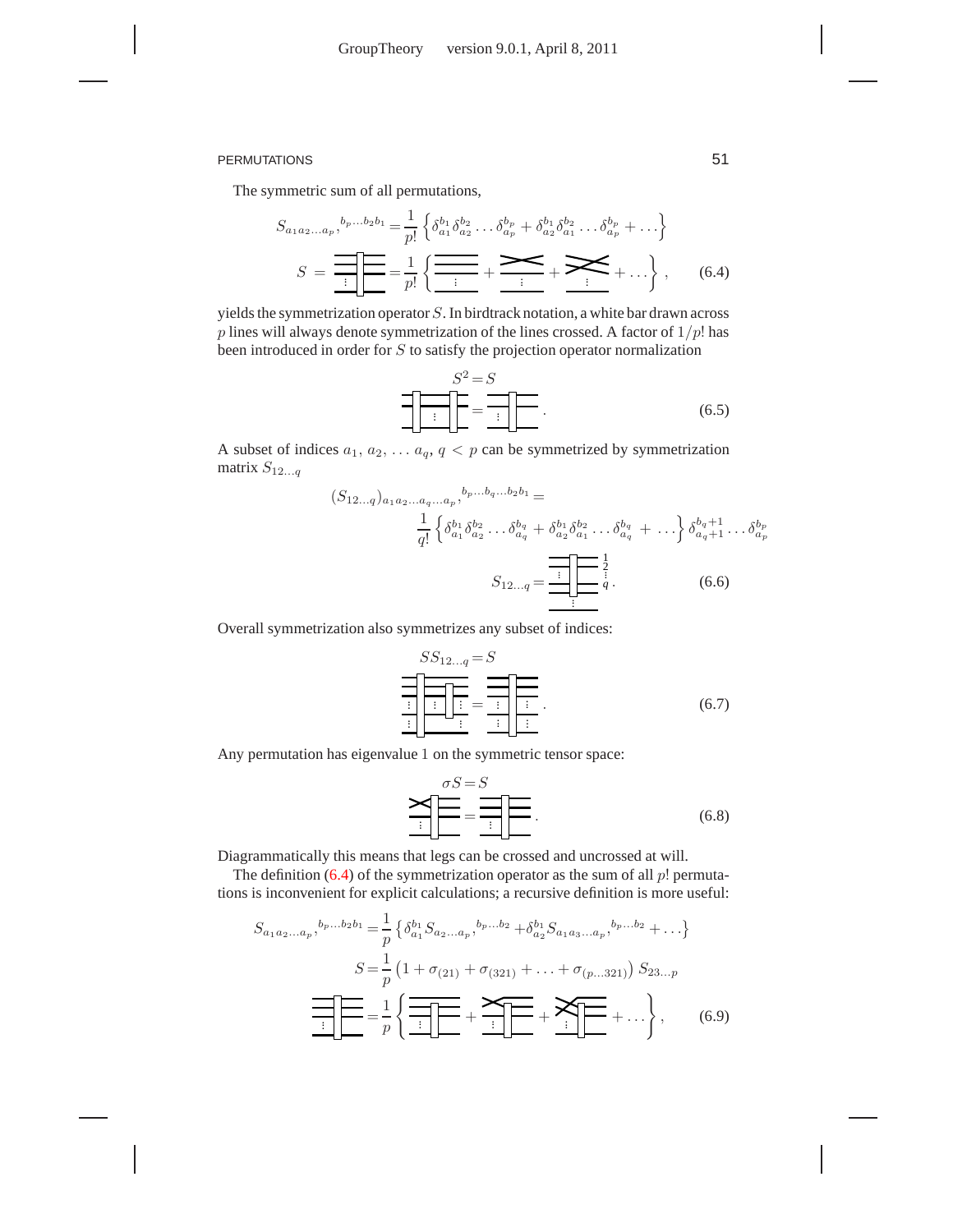which involves only  $p$  terms. This equation says that if we start with the first index, we end up either with the first index, or the second index and so on. The remaining indices are fully symmetric. Multiplying by  $S_{23} \ldots p$  from the left, we obtain an even more compact recursion relation with two terms only:

$$
\underbrace{\overbrace{\cdot \cdot \cdot} \cdot \cdot} = \frac{1}{p} \left( \underbrace{\overbrace{\cdot \cdot \cdot} \cdot \cdot} \cdot \right) + (p-1) \underbrace{\overbrace{\cdot \cdot \cdot} \cdot \cdot} \cdot \underbrace{\cdot} \cdot \right). \tag{6.10}
$$

As a simple application, consider computation of a contraction of a single pair of indices:

$$
S_{a_{p}a_{p-1}...a_{1}}, b_{1}...b_{p-1}a_{p} = \frac{n+p-1}{p} S_{a_{p-1}...a_{1}}, b_{1}...b_{p-1}a_{p} = \frac{n+p-1}{p} S_{a_{p-1}...a_{1}}, b_{1}...b_{p-1}.
$$
 (6.11)

For a contraction in  $(p - k)$  pairs of indices, we have

$$
p\left(\bigodot_{k} \left(\bigodot_{j=1}^{n} \right)\right) = \frac{(n+p-1)!k!}{p!(n+k-1)!} \sum_{\substack{k \text{ is odd}}}{\underbrace{\vdots \ddots}_{k}}.
$$
\n(6.12)

The trace of the symmetrization operator yields the number of independent components of fully symmetric tensors:

$$
d_S = \text{tr}\,S = \left(\bigodot \right) = \frac{n+p-1}{p} \left(\bigodot \right) = \frac{(n+p-1)!}{p!(n-1)!}.
$$
 (6.13)

For example, for 2-index symmetric tensors,

$$
d_S = n(n+1)/2.
$$
 (6.14)

# **6.2 ANTISYMMETRIZATION**

The alternating sum of all permutations,

$$
A_{a_1 a_2 \ldots a_p},^{b_p \ldots b_2 b_1} = \frac{1}{p!} \left\{ \delta_{a_1}^{b_1} \delta_{a_2}^{b_2} \ldots \delta_{a_p}^{b_p} - \delta_{a_2}^{b_1} \delta_{a_1}^{b_2} \ldots \delta_{a_p}^{b_p} + \ldots \right\}
$$

$$
A = \frac{1}{\frac{1}{p!}} = \frac{1}{p!} \left\{ \frac{1}{\frac{1}{p!}} - \frac{1}{\frac{1}{p!}} + \frac{1}{\frac{1}{p!}} - \ldots \right\}, \quad (6.15)
$$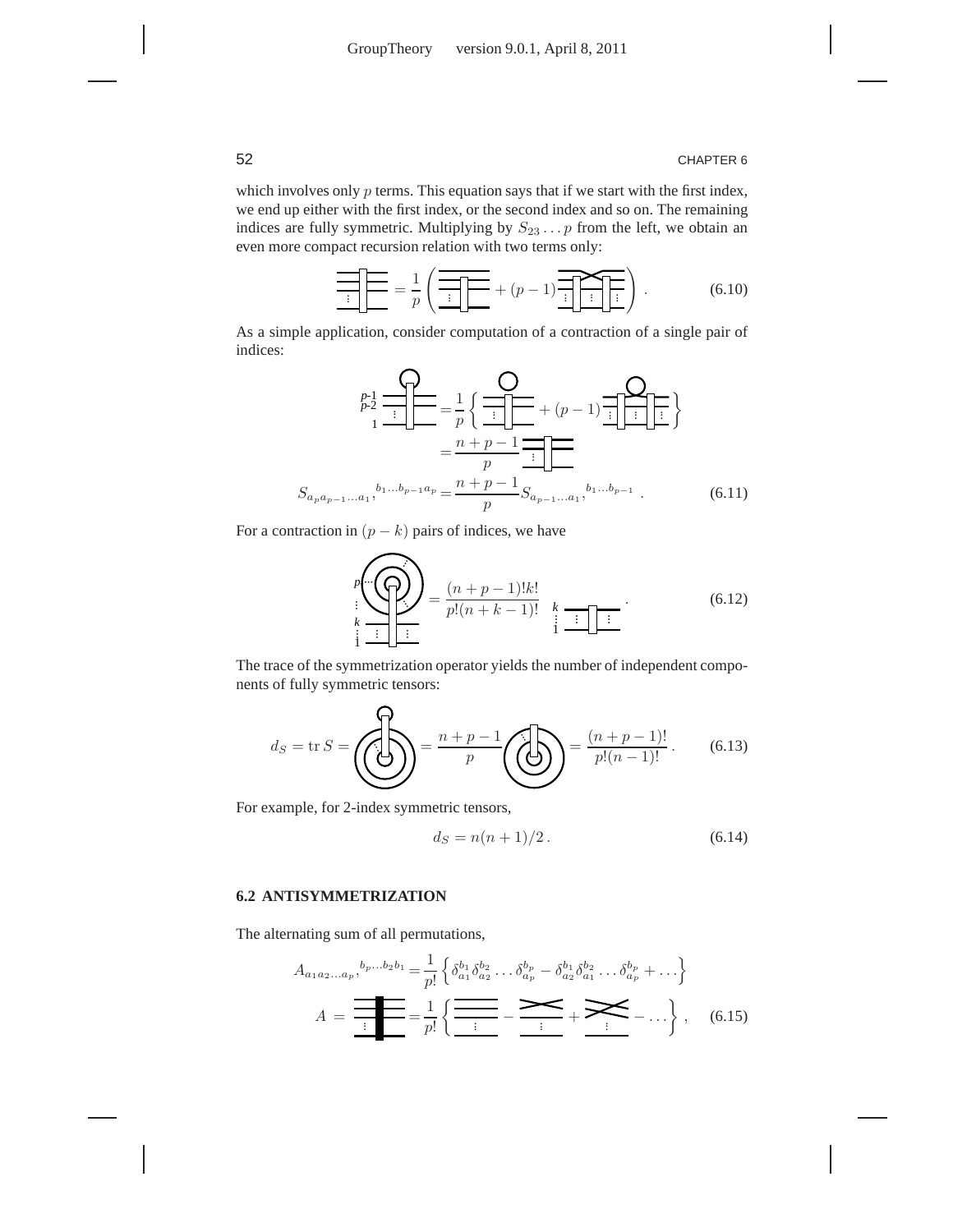yields the antisymmetrization projection operator A. In birdtrack notation, antisymmetrization of p lines will always be denoted by a black bar drawn across the lines. As in the previous section



and in addition

 $SA = 0$  $= 0$ =  $= 0.$  (6.17)

A transposition has eigenvalue  $-1$  on the antisymmetric tensor space

$$
\sigma_{(i,i+1)}A = -A
$$
\n
$$
\sum_{i=1}^{n} A_i = -\frac{1}{n} \sum_{i=1}^{n} A_i
$$
\n(6.18)

Diagrammatically this means that legs can be crossed and uncrossed at will, but with a factor of −1 for a transposition of any two neighboring legs.

As in the case of symmetrization operators, the recursive definition is often computationally convenient

$$
\frac{1}{\frac{1}{p}} = \frac{1}{p} \left\{ \frac{1}{\frac{1}{p}} - \frac{1}{p} \left( \frac{1}{\frac{1}{p}} - \frac{1}{p}\right) \right\} = \frac{1}{p} \left\{ \frac{1}{\frac{1}{p}} - (p-1) \frac{1}{\frac{1}{p}} \left( \frac{1}{p}\right) \right\}.
$$
\n(6.19)

This is useful for computing contractions such as

 $\frac{1}{1}$  $\overline{a}$ 

$$
A_{aa_{p-1}...a_1}, \sum_{p-1}^{p-1} a_p = \frac{n-p+1}{p}
$$
  
\n
$$
A_{aa_{p-1}...a_1}, \sum_{p}^{b_1...b_{p-1}a} = \frac{n-p+1}{p} A_{a_{p-1}...a_1}, \sum_{p}^{b_1...b_{p-1}}.
$$
 (6.20)

The number of independent components of fully antisymmetric tensors is given by

 $\sim$ 

$$
d_{A} = \text{tr } A = \left( \bigotimes_{n} \right) = \frac{n-p+1}{p} \frac{n-p+2}{p-1} \cdots \frac{n}{1}
$$

$$
= \begin{cases} \frac{n!}{p!(n-p)!}, & n \ge p \\ 0, & n < p \end{cases} . \tag{6.21}
$$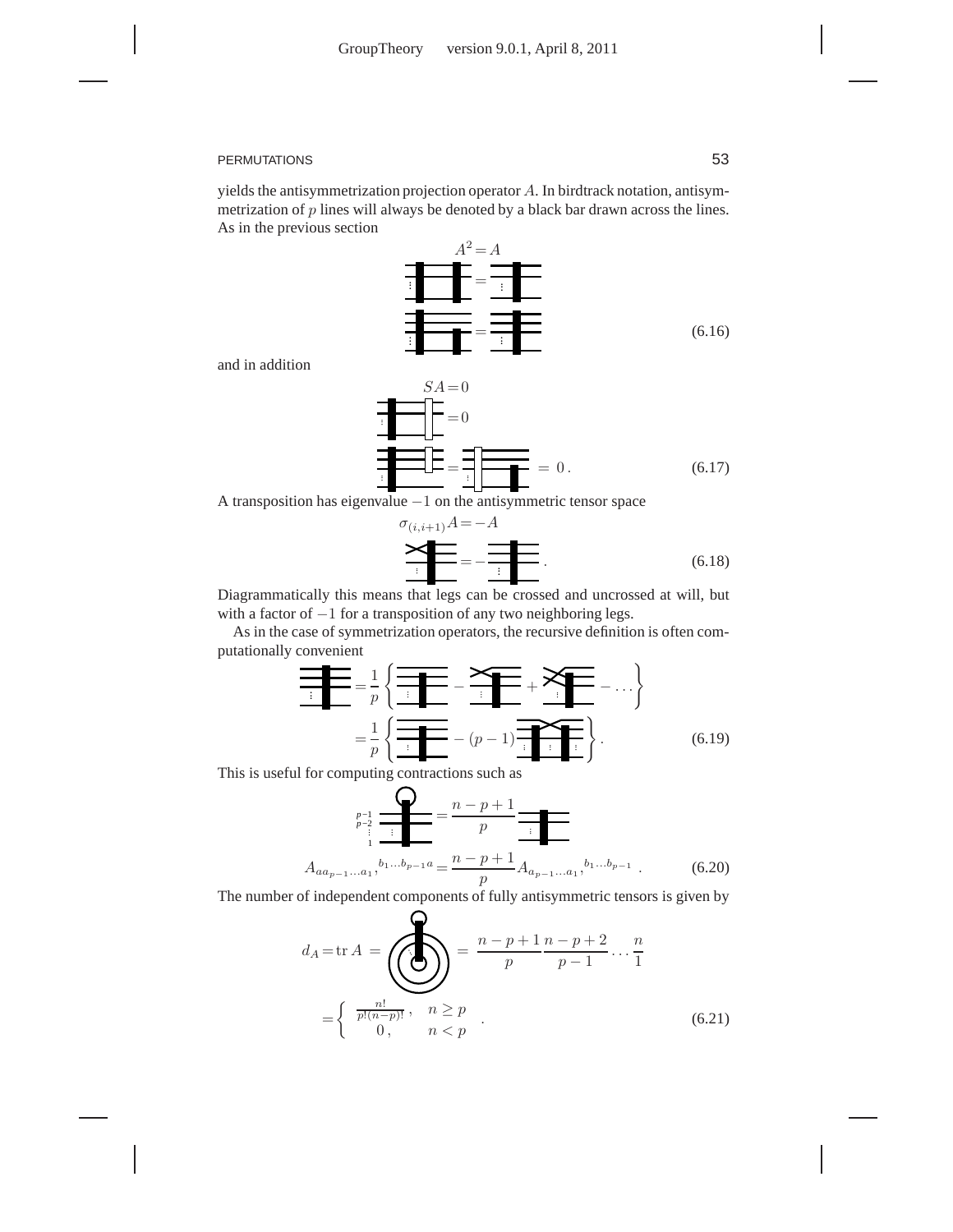For example, for 2-index antisymmetric tensors the number of independent components is

$$
d_A = \frac{n(n-1)}{2} \,. \tag{6.22}
$$

Tracing  $(p - k)$  pairs of indices yields

$$
\sum_{\substack{k=1\\k\neq i}}^{p} \left(\bigodot_{k=1}^{n} \right) = \frac{k!(n-k)!}{p!(n-p)!} \sum_{\substack{k=1\\i \text{ is odd}}}^{n}.
$$
\n(6.23)

The antisymmetrization tensor  $A_{a_1 a_2 ...}$ ,  $b_p ... b_2 b_1$  has nonvanishing components, only if all lower (or upper) indices differ from each other. If the defining dimension is smaller than the number of indices, the tensor A has no nonvanishing components:

$$
\frac{1}{2} = 0 \quad \text{if } p > n. \tag{6.24}
$$

This identity implies that for  $p > n$ , not all combinations of p Kronecker deltas are linearly independent. A typical relation is the  $p = n + 1$  case

$$
0 = \frac{\mathbf{1} \cdot \mathbf{1} \cdot \mathbf{1}}{\mathbf{1} \cdot \mathbf{1} \cdot \mathbf{1}} = \mathbf{1} \frac{\mathbf{1} \cdot \mathbf{1}}{\mathbf{1} \cdot \mathbf{1}} - \mathbf{1} \frac{\mathbf{1} \cdot \mathbf{1}}{\mathbf{1}} + \mathbf{1} \frac{\mathbf{1} \cdot \mathbf{1}}{\mathbf{1}} - \dots
$$
 (6.25)

For example, for  $n = 2$  we have

$$
n = 2: \quad 0 = \int_{a}^{f} \int_{b}^{e} \left| - \left| \int_{a} \right| \left| - \left| \int_{a} \right| \left| - \left| \int_{a} \right| \left| + \left| \int_{a} \right| \left| + \left| \int_{a} \right| \left| - \left| \int_{a} \right| \left| - \left| \int_{a} \right| \left| - \left| \int_{a} \right| \left| - \left| \int_{a} \right| \left| \right| \right| \right| \right| \right) \right| d\mu
$$
\n
$$
0 = \delta_a^f \delta_b^e \delta_a^d - \delta_a^f \delta_b^e \delta_b^d - \delta_b^f \delta_a^e \delta_a^d + \delta_b^f \delta_c^e \delta_a^d + \delta_c^f \delta_a^e \delta_b^d - \delta_c^f \delta_b^e \delta_a^d.
$$
\n
$$
(6.26)
$$

#### **6.3 LEVI-CIVITA TENSOR**

An antisymmetric tensor, with  $n$  indices in defining dimension  $n$ , has only one independent component ( $d_n = 1$  by (6.21)). The clebsches (4.17) are in this case proportional to the *Levi-Civita tensor*:

$$
(C_A)_1, {^{a_n...a_2a_1}} = C\epsilon^{a_n...a_2a_1} = \begin{array}{|c|c|}\n\hline\n\epsilon^{a_1} & \\\hline\n\vdots & \\\hline\n\vdots & \\\hline\na_n & \\\hline\n\end{array}
$$
\n
$$
(C_A)_{a_1a_2...a_n}, {^{1}} = C\epsilon_{a_1a_2...a_n} = {^{a_1}_{a_1}} \begin{array}{|c|}\n\hline\n\epsilon^{a_1} & \\\hline\n\vdots & \\\hline\n\vdots & \\\hline\n\end{array}
$$
\n
$$
(6.27)
$$

with  $\epsilon^{12...n} = \epsilon_{12...n} = 1$ . This diagrammatic notation for the Levi-Civita tensor was introduced by Penrose  $[281]$ . The normalization factors  $C$  are physically irrelevant.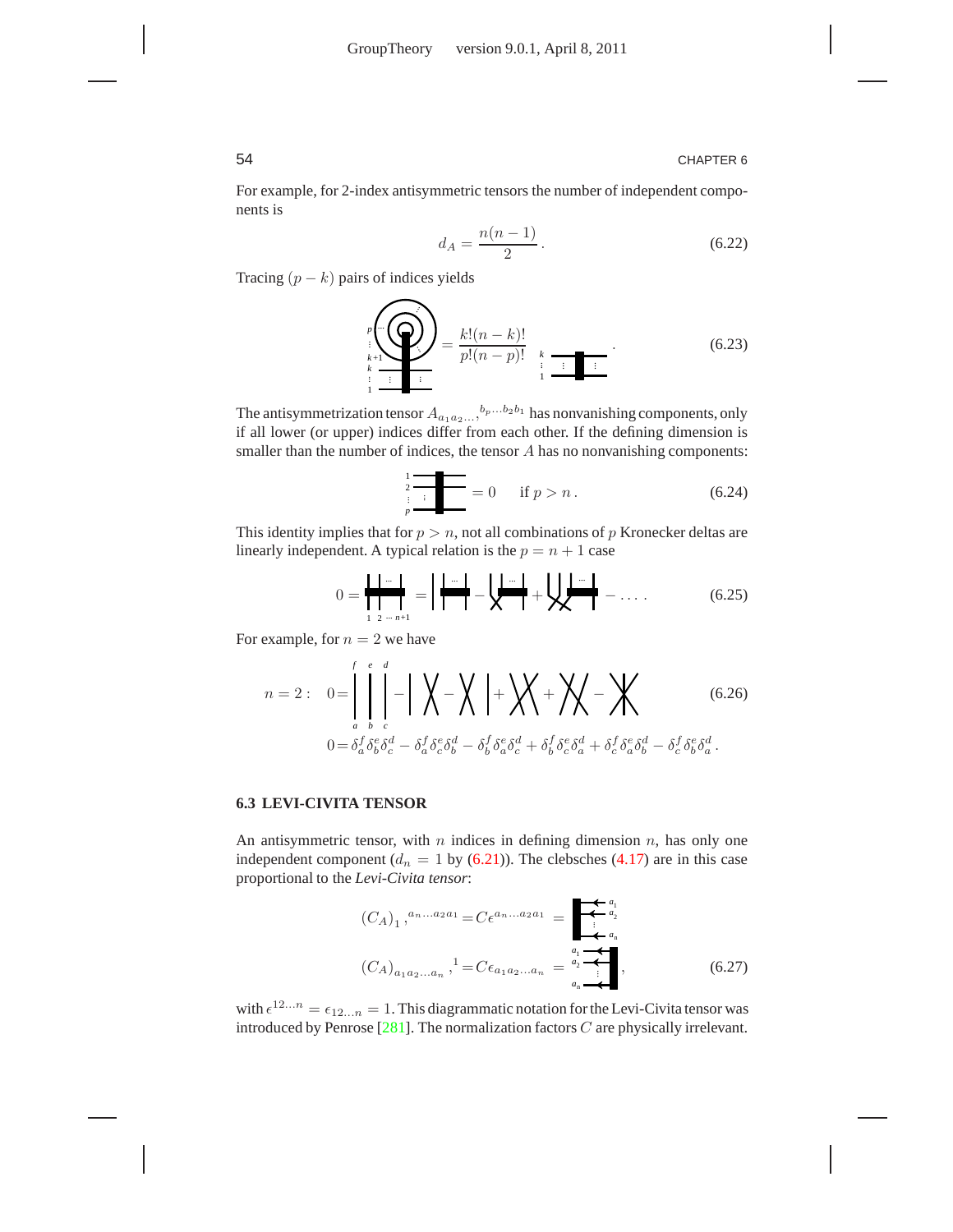They adjust the phase and the overall normalization in order that the Levi-Civita tensors satisfy the projection operator (4.18) and orthonormality (4.19) conditions:

$$
\frac{1}{N!} \epsilon_{b_1 b_2...b_n} \epsilon^{a_1 a_2...a_n} = A_{b_1 b_2...b_n}, \frac{a_n ... a_2 a_1}{a_1 a_2 ... a_n} = \frac{1}{\epsilon} \epsilon^{a_1 a_2 ... a_n} = \delta_{11} = 1, \quad \epsilon^{a_1 a_2 ... a_n} = 1.
$$
 (6.28)

With our conventions,

$$
C = \frac{i^{n(n-1)/2}}{\sqrt{n!}}.\tag{6.29}
$$

.

The phase factor arises from the hermiticity condition (4.15) for clebsches (remember that indices are always read in the counterclockwise order around a diagram),

 1 *a* 2 *a*n *a* !<sup>∗</sup> = 1 *a* 2 *a*n *a* ... i −φ ǫ<sup>a</sup>1a2...a<sup>n</sup> =i −φ ǫ<sup>a</sup>n...a2a<sup>1</sup>

Transposing the indices

$$
\epsilon_{a_1 a_2 ... a_n} = -\epsilon_{a_2 a_1 ... a_n} = ... = (-1)^{n(n-1)/2} \epsilon_{a_n ... a_2 a_1} ,
$$

yields  $\phi = n(n-1)/2$ . The factor  $1/\sqrt{n!}$  is needed for the projection operator normalization (3.50).

Given  $n$  dimensions we cannot label more than  $n$  indices, so Levi-Civita tensors satisfy

$$
0 = \frac{1}{\prod_{1 \ 2 \ 3 \cdots n+1}}.
$$
\n(6.30)

For example, for

$$
n = 2: \qquad 0 = \sqrt{\frac{1}{\mathbf{H}} - \sqrt{\frac{1}{\mathbf{H}} + \mathbf{H}}}
$$

$$
0 = \delta_a^d \epsilon_{bc} - \delta_b^d \epsilon_{ac} + \delta_c^d \epsilon_{ab}.
$$
(6.31)

This is actually the same as the completeness relation (6.28), as can be seen by contracting (6.31) with  $\epsilon_{cd}$  and using

$$
n = 2: \underbrace{\bigoplus_{\epsilon_{ac}\epsilon^{bc} = \delta_a^b}}_{\epsilon_{ac}\epsilon^{bc} = \delta_a^b} = \frac{1}{2} \underbrace{\qquad \qquad}_{\qquad (6.32)}
$$

This relation is one of a series of relations obtained by contracting indices in the completeness relation (6.28) and substituting (6.23):

$$
\epsilon_{a_n...a_{k+1}b_k...b_1} \epsilon^{a_n...a_{k+1}a_k...a_1} = k! (n-k)! A_{b_k...b_1}^{\ a_1...a_k}
$$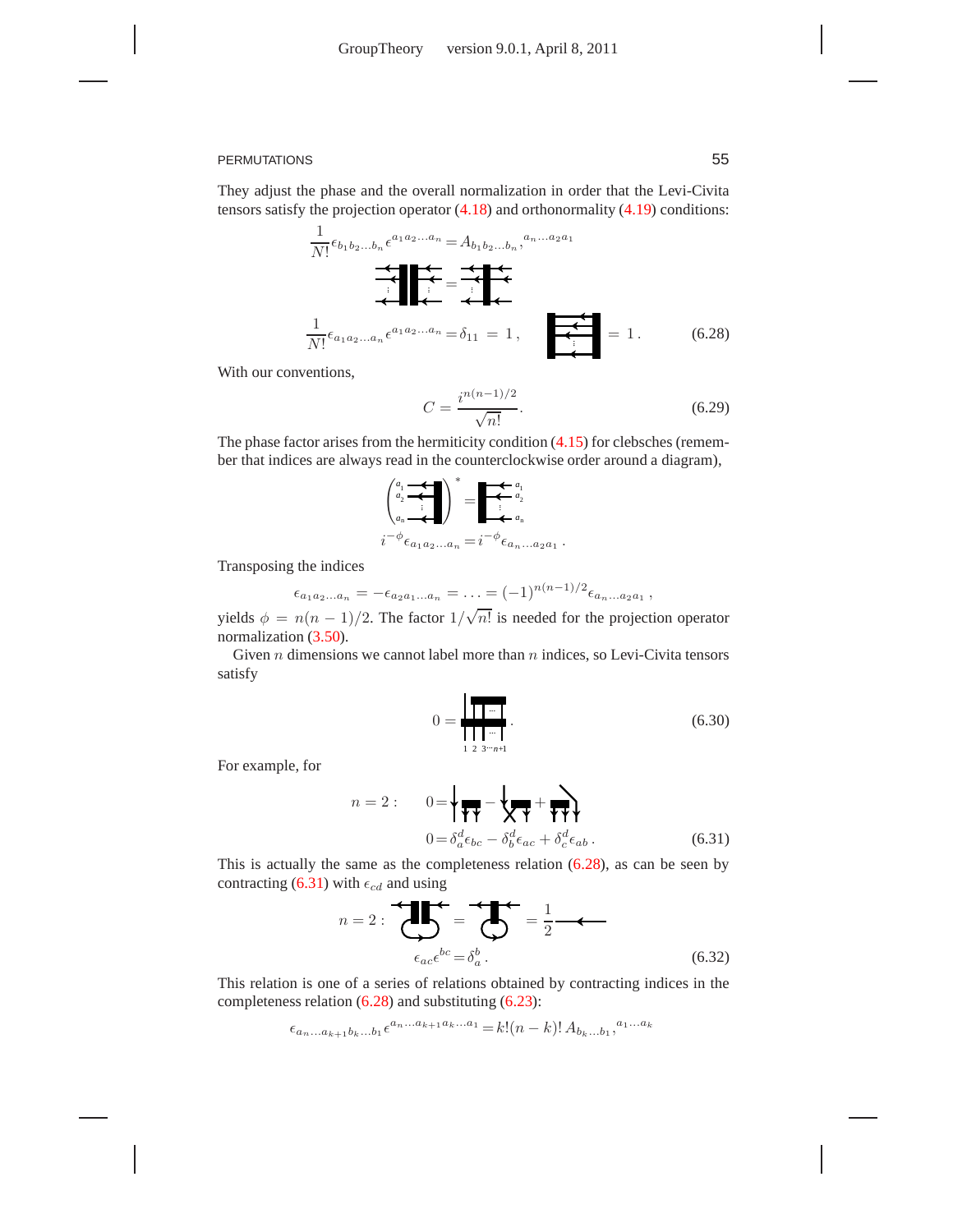

Such identities are familiar from relativistic calculations  $(n = 4)$ :

$$
\epsilon_{abcd}\epsilon^{agfe} = \delta^{gfe}_{bcd}, \qquad \epsilon_{abcd}\epsilon^{abfe} = 2\delta^{fe}_{cd}
$$
\n
$$
\epsilon_{abcd}\epsilon^{abce} = 6\delta^e_d, \qquad \epsilon_{abcd}\epsilon^{abcd} = 24,
$$
\n(6.34)

where the generalized Kronecker delta is defined by

$$
\frac{1}{p!} \delta_{a_1 a_2 ... a_p}^{b_1 b_2 ... b_p} = A_{a_1 a_2 ... a_p},^{b_p ... b_2 b_1}.
$$
\n(6.35)

# **6.4 DETERMINANTS**

 $\equiv$  $\sim$ 

Consider an  $[n^p \times n^p]$  matrix  $M_\alpha{}^\beta$  defined by a direct product of  $[n \times n]$  matrices  $M_a^b$ 

$$
M_{\alpha}{}^{\beta} = M_{a_1 a_2 \dots a_p}{}^{b_p \dots b_2 b_1} = M_{a_1}^{b_1} M_{a_2}^{b_2} \dots M_{a_p}^{b_p}
$$

$$
M = \underbrace{\bigcup_{i} M} \bigcup_{\text{A}} \bigcup_{\text{B}} \bigcup_{\text{B}} \bigcup_{\text{B}} \bigcap_{\text{C}} \bigcap_{\text{C}} \bigcap_{\text{D}} \bigcap_{\text{D}} \bigcap_{\text{D}} \bigcap_{\text{D}} \bigcap_{\text{D}} \bigcap_{\text{D}} \bigcap_{\text{D}} \bigcap_{\text{D}} \bigcap_{\text{D}} \bigcap_{\text{D}} \bigcap_{\text{D}} \bigcap_{\text{D}} \bigcap_{\text{D}} \bigcap_{\text{D}} \bigcap_{\text{D}} \bigcap_{\text{D}} \bigcap_{\text{D}} \bigcap_{\text{D}} \bigcap_{\text{D}} \bigcap_{\text{D}} \bigcap_{\text{D}} \bigcap_{\text{D}} \bigcap_{\text{D}} \bigcap_{\text{D}} \bigcap_{\text{D}} \bigcap_{\text{D}} \bigcap_{\text{D}} \bigcap_{\text{D}} \bigcap_{\text{D}} \bigcap_{\text{D}} \bigcap_{\text{D}} \bigcap_{\text{D}} \bigcap_{\text{D}} \bigcap_{\text{D}} \bigcap_{\text{D}} \bigcap_{\text{D}} \bigcap_{\text{D}} \bigcap_{\text{D}} \bigcap_{\text{D}} \bigcap_{\text{D}} \bigcap_{\text{D}} \bigcap_{\text{D}} \bigcap_{\text{D}} \bigcap_{\text{D}} \bigcap_{\text{D}} \bigcap_{\text{D}} \bigcap_{\text{D}} \bigcap_{\text{D}} \bigcap_{\text{D}} \bigcap_{\text{D}} \bigcap_{\text{D}} \bigcap_{\text{D}} \bigcap_{\text{D}} \bigcap_{\text{D}} \bigcap_{\text{D}} \bigcap_{\text{D}} \bigcap_{\text{D}} \bigcap_{\text{D}} \bigcap_{\text{D}} \bigcap_{\text{D}} \bigcap_{\text{D}} \bigcap_{\text{D}} \bigcap_{\text{D}} \bigcap_{\text{D}} \bigcap_{\text{D}} \bigcap_{\text{D}} \bigcap_{\text{D}} \bigcap_{\text{D}} \big
$$

where

$$
M_a^b = \mathbf{A} \mathbf{A} \mathbf{B}^b. \tag{6.37}
$$

The trace of the antisymmetric projection of  $M_{\alpha}{}^{\beta}$  is given by

$$
\operatorname{tr}_p AM = A_{abc...d}, \stackrel{d'...c'b'a'}{=} M_{a'}^a M_{b'}^b \dots M_{d'}^d
$$
\n
$$
= \underbrace{\left(\bigodot\right)}_{\bullet} \dots \right). \tag{6.38}
$$

The subscript p on  $\text{tr}_p(\ldots)$  distinguishes the traces on  $[n^p \times n^p]$  matrices  $M_{\alpha}^{\beta}$ from the  $[n \times n]$  matrix trace tr M. To derive a recursive evaluation rule for  $\text{tr}_p AM$ , use  $(6.19)$  to obtain

 $\overline{a}$ 

$$
\left(\frac{1}{\sqrt{2}}\right) = \frac{1}{p} \left\{ \left(\frac{1}{\sqrt{2}}\right) - (p-1) \left(\frac{1}{\sqrt{2}}\right) \right\}.
$$
 (6.39)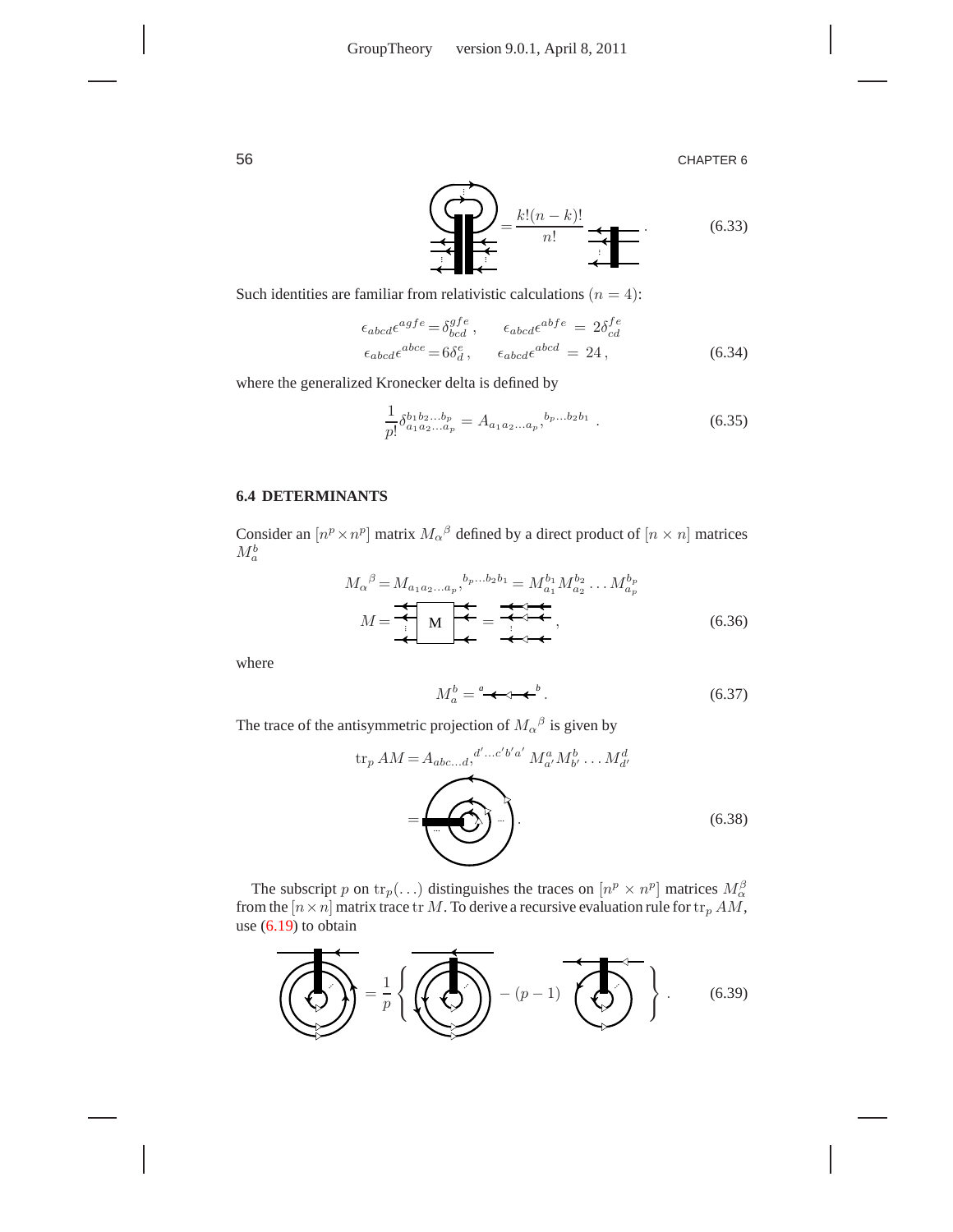

Contracting with  $M_a^b$ , we obtain

$$
\left(\sum_{\mathbf{r}}\right)^{n} = \left(\sum_{\mathbf{r}}\right)^{n} \left(\sum_{\mathbf{r}}\right)^{n} \left(\sum_{\mathbf{r}}\right)^{n} \cdots \left(-1\right)^{p} \left(\sum_{\mathbf{r}}\right)^{n}
$$
\n
$$
\operatorname{tr}_{p} AM = \frac{1}{p} \sum_{k=1}^{p} (-1)^{k-1} \left(\operatorname{tr}_{p-k} AM\right) \operatorname{tr} M^{k}.
$$
\n(6.41)

This formula enables us to compute recursively all  $\text{tr}_{p}$  AM as polynomials in traces of powers of M:

$$
\text{tr}_0 AM = 1, \quad \text{tr}_1 AM = \bigodot = \text{tr} M \tag{6.42}
$$

$$
\sum_{\text{tr}_2 AM = \frac{1}{2}} \left( \bigcirc \bigcirc - \bigcirc \right)
$$
  

$$
\sum_{\text{tr}_2 AM = \frac{1}{2}} \left\{ (\text{tr } M)^2 - \text{tr } M^2 \right\}
$$
 (6.43)

$$
\left(\bigodot_{\text{tr}_3 AM} \right) = \frac{1}{3} \left\{ \bigodot_{\text{tr}_3 AM} - \bigodot_{\text{tr}_3 M} + \bigodot_{\text{tr}_4 M} \right\}
$$
\n
$$
\left(\bigodot_{\text{tr}_3 AM} \right) = \frac{1}{3!} \left\{ (\text{tr } M)^3 - 3 (\text{tr } M)(\text{tr } M^2) + 2 \text{tr } M^3 \right\} \tag{6.44}
$$

$$
\left(\frac{1}{\sqrt{2}}\right)^{2} = \frac{1}{4} \left\{ \left(\frac{1}{\sqrt{2}}\right)^{2} - \left(\frac{1}{\sqrt{2}}\right)^{2} + \left(\frac{1}{\sqrt{2}}\right)^{2} - \left(\frac{1}{\sqrt{2}}\right)^{2} \right\}
$$
  
tr<sub>4</sub>  $AM = \frac{1}{4!} \left\{ (\text{tr } M)^{4} - 6(\text{tr } M)^{2} \text{tr } M^{2} + 3(\text{tr } M^{2})^{2} + 8 \text{tr } M^{3} \text{tr } M - 6 \text{tr } M^{4} \right\}. \tag{6.45}$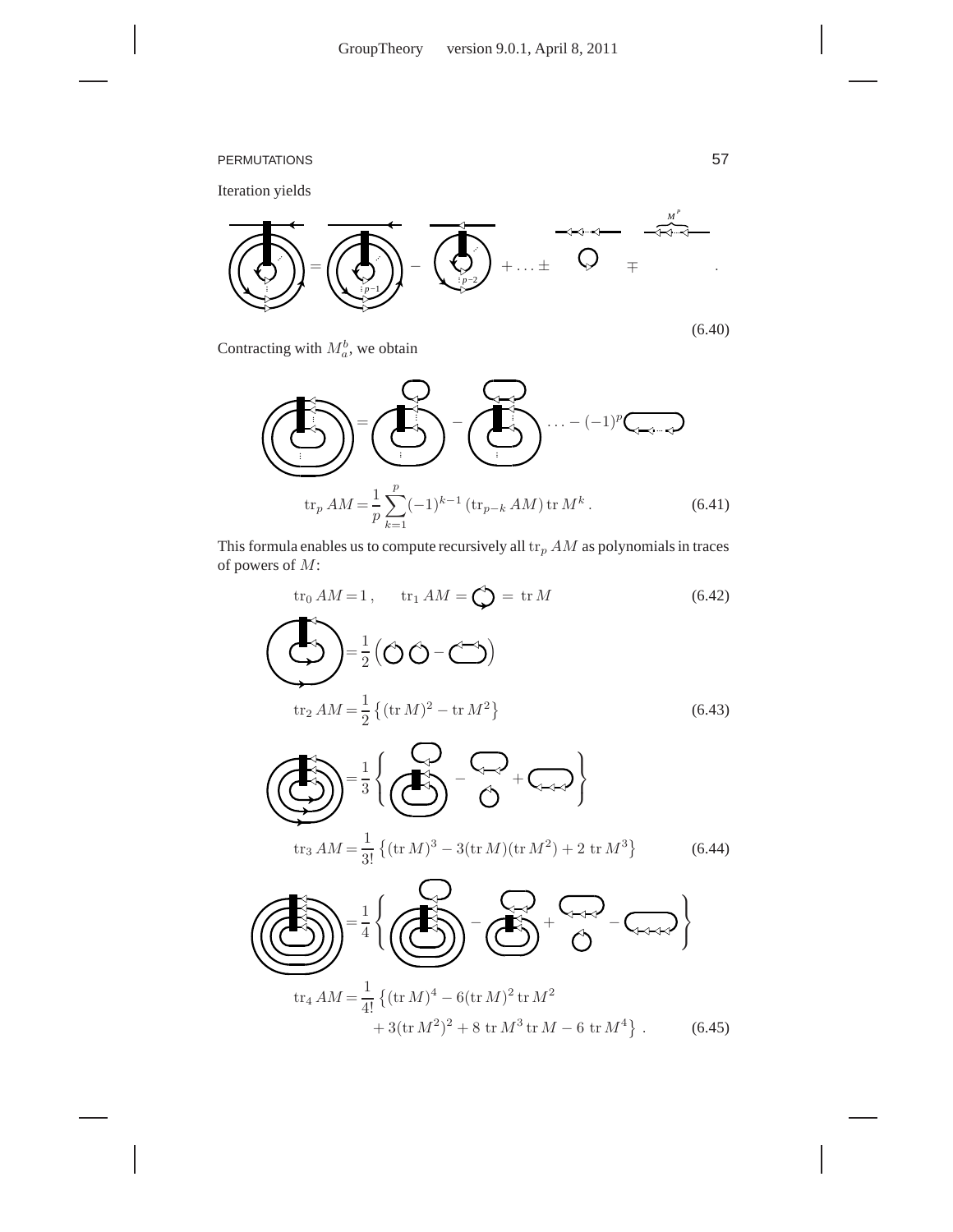For  $p = n \left( M_a^b \text{ are } [n \times n] \right)$  matrices) the antisymmetrized trace is the determinant

$$
\det M = \operatorname{tr}_n AM = A_{a_1 a_2 \dots a_n},^{b_n \dots b_2 b_1} M_{b_1}^{a_1} M_{b_2}^{a_2} \dots M_{b_n}^{a_n}.
$$
 (6.46)

The coefficients in the above expansions are simple combinatoric numbers. A general term for  $(\text{tr } M^{\ell_1})^{\alpha_1}\cdots(\text{tr } M^{\ell_s})^{\alpha_s}$ , with  $\alpha_1$  loops of length  $\ell_1,\alpha_2$  loops of length  $\ell_2$  and so on, is divided by the number of ways in which this pattern may be obtained:

$$
\ell_1^{\alpha_1} \ell_2^{\alpha_2} \dots \ell_s^{\alpha_s} \alpha_1! \alpha_2! \dots \alpha_s! \tag{6.47}
$$

#### **6.5 CHARACTERISTIC EQUATIONS**

We have noted that the dimension of the antisymmetric tensor space is zero for  $n < p$ . This is rather obvious; antisymmetrization allows each label to be used at most once, and it is impossible to label more legs than there are labels. In terms of the antisymmetrization operator this is given by the identity

$$
A = 0 \quad \text{if } p > n. \tag{6.48}
$$

This trivial identity has an important consequence: it guarantees that any  $[n \times n]$ matrix satisfies a characteristic (or Hamilton-Cayley or secular) equation. Take  $p =$  $n+1$  and contract with  $M_a^b$  n index pairs of A:

$$
A_{ca_1a_2...a_n},^{b_n...b_2b_1d} M_{b_1}^{a_1} M_{b_2}^{a_2} ... M_{b_n}^{a_n} = 0
$$
\n
$$
\underbrace{\left(\bigodot_{i=1}^{a_1} M_{b_2}^{a_2} ... M_{b_n}^{a_n}\right)}_{=0} = 0.
$$
\n(6.49)

We have already expanded this in  $(6.40)$ . For  $p = n + 1$  we obtain the *characteristic equation*

$$
0 = \sum_{k=0}^{n} (-1)^{k} (\text{tr}_{n-k} AM) M^{k},
$$
  
=  $M^{n} - (\text{tr } M) M^{n-1} + (\text{tr}_{2} AM) M^{n-2} - ... + (-1)^{n} (\text{det } M) \mathbf{1}.$  (6.50)

#### **6.6 FULLY (ANTI)SYMMETRIC TENSORS**

We shall denote a fully *symmetric* tensor by a small circle (white dot)

$$
d_{abc...f} = \bigcap_{a} \bigcap_{b} \bigcap_{c} \bigcap_{d} \tag{6.51}
$$

A symmetric tensor  $d_{abc...d} = d_{bac...d} = d_{acb...d} = \dots$  satisfies

$$
\underbrace{\text{min}}_{\text{min}} = \text{min} \tag{6.52}
$$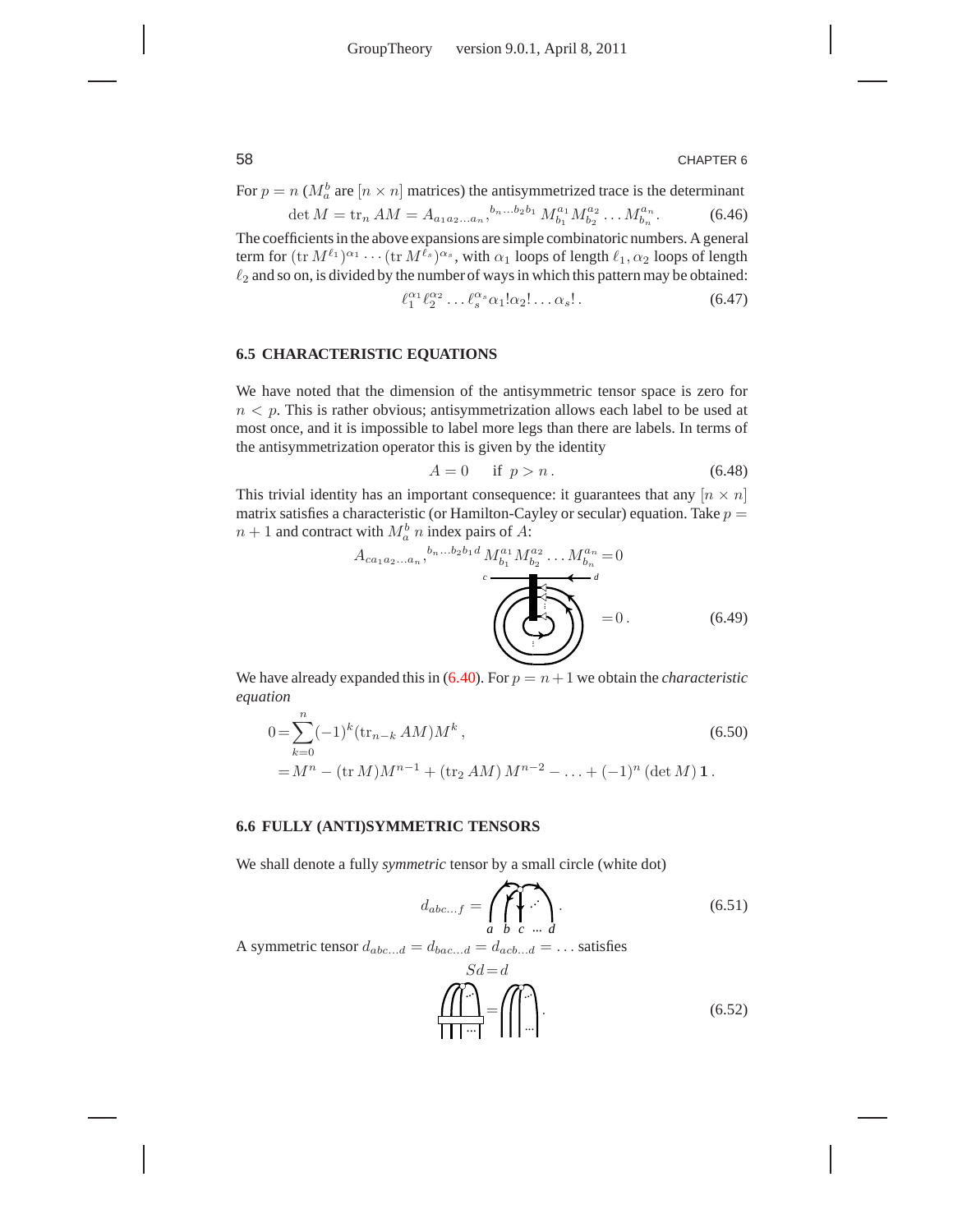If this tensor is also an invariant tensor, the invariance condition  $(4.36)$  can be written as

$$
0 = \frac{1}{\frac{1}{\sqrt{2}}} + \frac{1}{\frac{1}{\sqrt{2}}} + \frac{1}{\frac{1}{\sqrt{2}}} = \frac{1}{\frac{1}{\sqrt{2}}} + \frac{1}{\sqrt{2}} + \frac{1}{\sqrt{2}} = p
$$
\n
$$
= p \frac{1}{\sqrt{2}} + \frac{1}{\sqrt{2}} = \frac{1}{\sqrt{2}} + \frac{1}{\sqrt{2}} + \frac{1}{\sqrt{2}} = \frac{1}{\sqrt{2}} + \frac{1}{\sqrt{2}} = \frac{1}{\sqrt{2}} + \frac{1}{\sqrt{2}} = \frac{1}{\sqrt{2}} + \frac{1}{\sqrt{2}} = \frac{1}{\sqrt{2}} + \frac{1}{\sqrt{2}} = \frac{1}{\sqrt{2}} + \frac{1}{\sqrt{2}} = \frac{1}{\sqrt{2}} + \frac{1}{\sqrt{2}} = \frac{1}{\sqrt{2}} + \frac{1}{\sqrt{2}} = \frac{1}{\sqrt{2}} + \frac{1}{\sqrt{2}} = \frac{1}{\sqrt{2}} + \frac{1}{\sqrt{2}} = \frac{1}{\sqrt{2}} + \frac{1}{\sqrt{2}} = \frac{1}{\sqrt{2}} + \frac{1}{\sqrt{2}} = \frac{1}{\sqrt{2}} = \frac{1}{\sqrt{2}} + \frac{1}{\sqrt{2}} = \frac{1}{\sqrt{2}} = \frac{1}{\sqrt{2}} = \frac{1}{\sqrt{2}} = \frac{1}{\sqrt{2}} = \frac{1}{\sqrt{2}} = \frac{1}{\sqrt{2}} = \frac{1}{\sqrt{2}} = \frac{1}{\sqrt{2}} = \frac{1}{\sqrt{2}} = \frac{1}{\sqrt{2}} = \frac{1}{\sqrt{2}} = \frac{1}{\sqrt{2}} = \frac{1}{\sqrt{2}} = \frac{1}{\sqrt{2}} = \frac{1}{\sqrt{2}} = \frac{1}{\sqrt{2}} = \frac{1}{\sqrt{2}} = \frac{1}{\sqrt{2}} = \frac{1}{\sqrt{2}} = \frac{1}{\sqrt{2}} = \frac{1}{\sqrt{2}} = \frac{1}{\sqrt{2}} = \frac{1}{\sqrt{2}} = \frac{1}{\sqrt{2}} = \frac{1}{\sqrt{2}} = \frac{1}{\sqrt{2}} = \frac{1}{\sqrt{2}} = \frac{1}{\sqrt{2}} = \frac{1}{\sqrt{2}} = \frac{1}{\sqrt{2
$$

Hence, the invariance condition for symmetric tensors is

$$
0 = \underbrace{\mathbf{H} \cdot \mathbf{H}}_{\mathbf{H} \mathbf{H} \cdots \mathbf{H}}
$$
\n
$$
(6.54)
$$

The fully *antisymmetric* tensors with *odd* numbers of legs will be denoted by black dots

$$
f_{abc...d} = \bigcap_{a} \bigcap_{b} \bigcap_{c} \dots \bigcap_{d} \tag{6.55}
$$

with the invariance condition stated compactly as

$$
0 = \underbrace{\mathbf{1}_{\mathbf{1}_{\mathbf{1}}\cdots\mathbf{1}}}_{\mathbf{1}_{\mathbf{1}}\cdots\mathbf{1}}.\tag{6.56}
$$

If the number of legs is *even*, an antisymmetric tensor is *anticyclic,*

$$
f_{abc...d} = -f_{bc...da} \,, \tag{6.57}
$$

and the birdtrack notation must distinguish the first leg. A black dot is inadequate for the purpose. A bar, as for the Levi-Civita tensor (6.27), or a semicircle for the symplectic invariant introduced below in (12.3), and fully skew-symmetric invariant tensors investigated in (15.27)

$$
f^{ab...c} = \overbrace{f \bullet \dots}^{ab...c} = \overbrace{f \bullet \dots}^{b} \tag{6.58}
$$

or a similar notation fixes the problem.

#### **6.7 IDENTICALLY VANISHING TENSORS**

Noting that a given group-theoretic weight vanishes*identically* is often an important step in a birdtrack calculation. Some examples are



$$
\boxed{\mathcal{A}} = 0, \qquad \boxed{\mathcal{A}} = 0. \tag{6.60}
$$